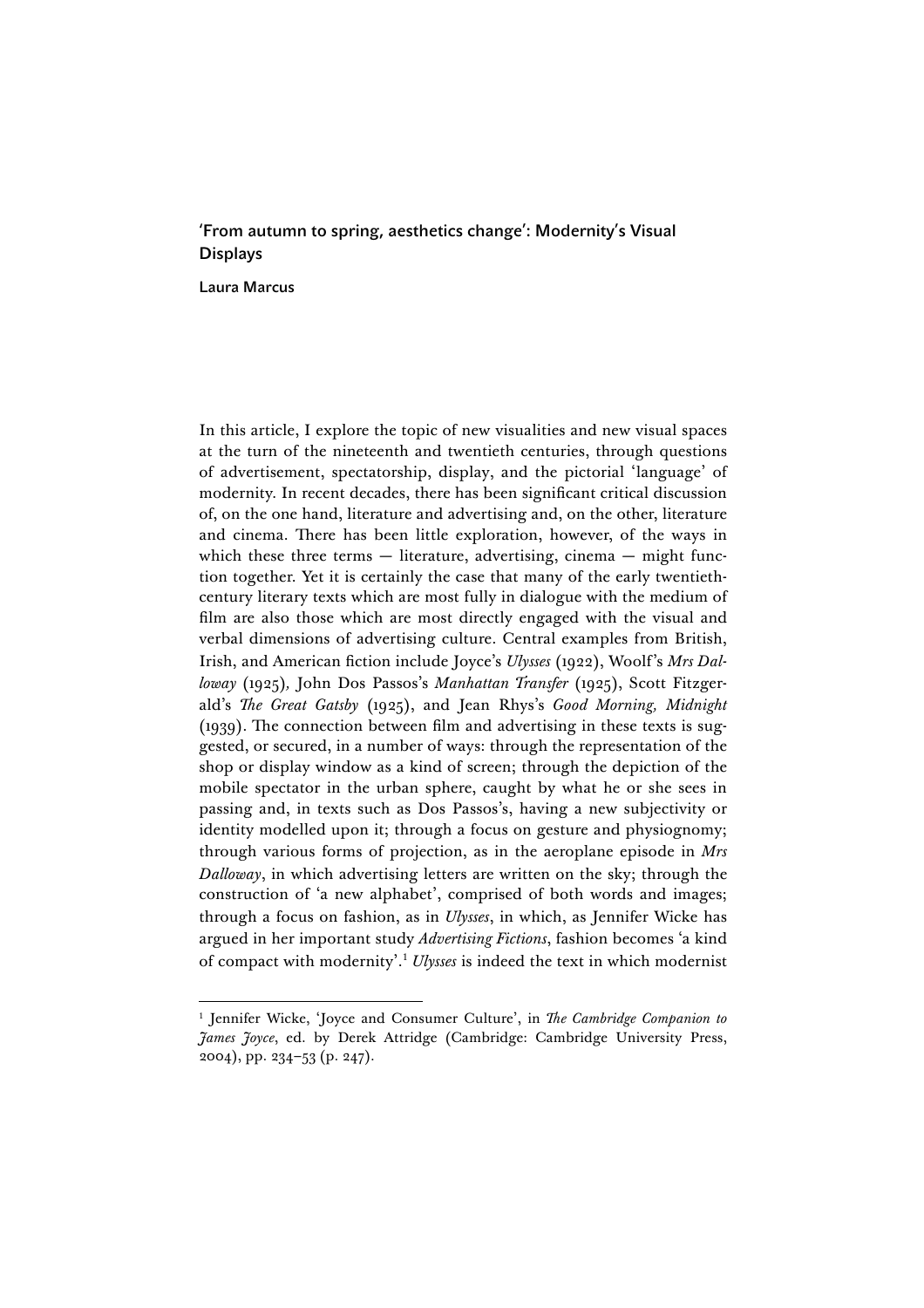literature intersects with the culture of advertising most completely and most radically. The discourses of advertising both compose and flow through the inner and outer worlds of Leopold Bloom, an advertising canvasser, shaping sound, vision and, above all, language.

While these connections underlie my thinking about the culture of modernity, I have chosen in this essay to focus not on literary texts but on that early twentieth-century film theory which has connections to theories of advertising. Central texts in this context include the American poet and artist Vachel Lindsay's *Art of the Moving Image* (1915/1922) and his *Progress and Poetry of the Movies*, written in 1922 but unpublished in his lifetime, as well as the psychologist Hugo Münsterberg's *Art of the Photoplay* (1916). I'll close with a brief discussion from a different cultural context — the Polish-French film theorist and director Jean Epstein's early writings on literature and cinema.

Vachel Lindsay will be a familiar name to those with an interest in early writings on cinema. Lindsay, an artist and poet, published *The Art of the Moving Picture* in 1915 — a revised version was published in 1922. The book has the claim to be the first English-language book of film theory or film aesthetics. Writing against the view that film was closest as an art to stage drama, Lindsay emphasized its relation to art and the art gallery, and with sculpture. His central preoccupation was with the 'hieroglyphic' dimensions of silent film, which led him in two, interconnected dimensions.2 Firstly, film was to be understood as a 'hieroglyphic' language, a 'new universal alphabet', 'a moving picture Esperanto' (pp. 118, 119). Movies, in their pictorialism, are, Lindsay wrote in a letter,

> as revolutionary in their own age as the invention of Hieroglyphics was to the cave-man. And they can be built up into a great pictorial art. The Egyptian tomb-painting was literally nothing but enlarged Hieroglyphics. We now have Hieroglyphics in motion  $-$  and they can be made as lovely as the Egyptian if we once understand what we are doing. $3$

'It would profit any photoplay man to study to think like the Egyptians, the great picture-writing people' (*Letters*, p. 121). Lindsay claimed that he found the decipherment of hieroglyphics 'extraordinarily easy' (though

 $\overline{a}$ 

2

<sup>2</sup> Vachel Lindsay, *The Art of the Moving Picture* (New York: Modern Library, 2000), p. 118.

<sup>3</sup> Letter to George Brett, cited in *Letters of Vachel Lindsay*, ed. by Marc Chénetier and Burt Franklin (New York: Franklin, 1979), p. 121.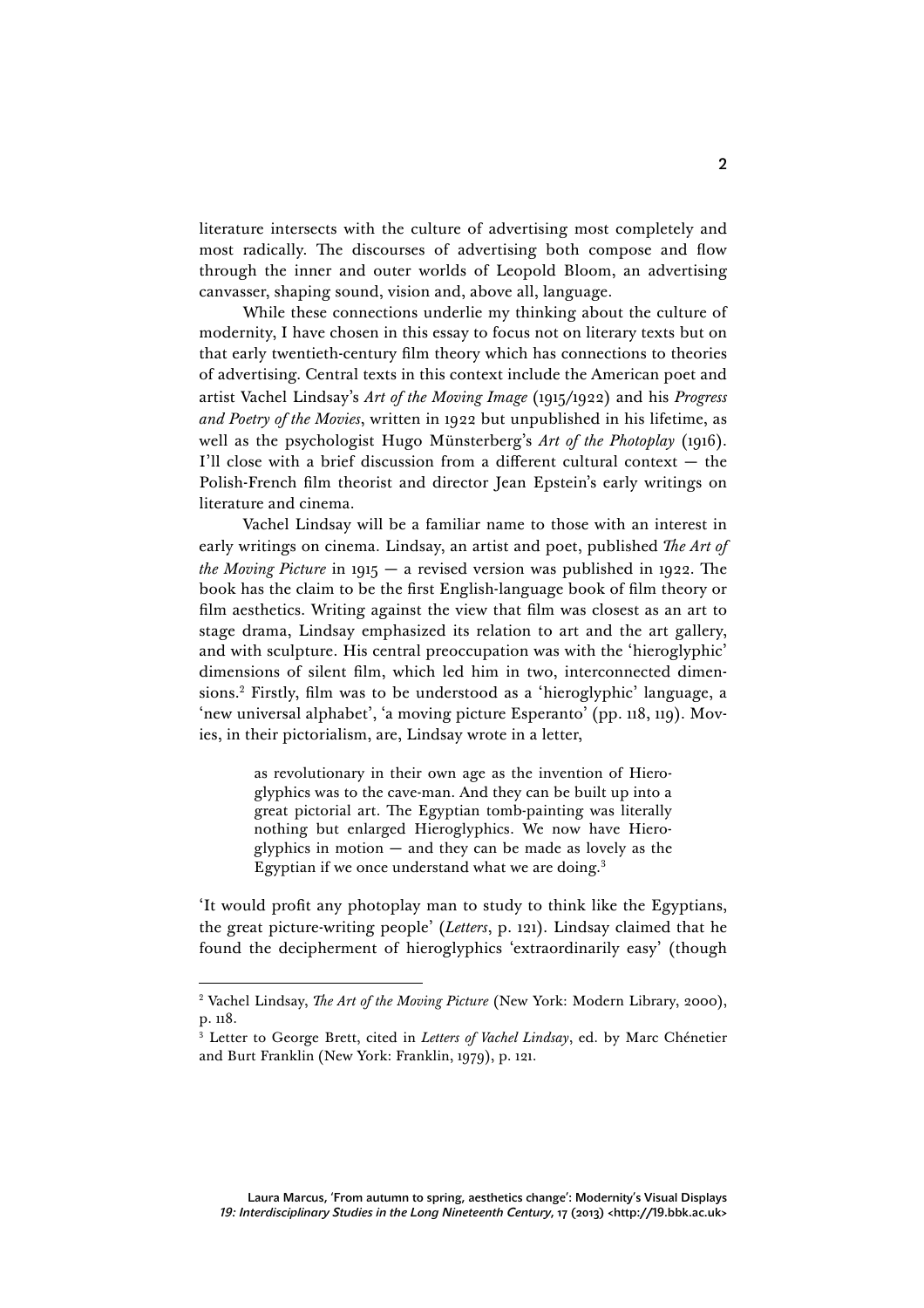significant doubt was later cast on his ability to interpret them) 'because I have analyzed so many hundreds of photoplay films' (*Letters*, p. 121). *The Book of the Dead* (the most significant collection of ancient Egyptian funerary texts), to which Lindsay repeatedly returned, 'is certainly the greatest motion picture I ever attended' (*Letters*, p. 121). Not only film, but modern American civilization in its entirety is to be linked to Ancient Egyptian culture. He wrote that

> American civilization grows more hieroglyphic every day. The cartoons of Darling, the advertisements in the back of the magazines and on the billboards and in the street-cars, the acres of photographs in the Sunday newspapers, make us into a hieroglyphic civilization far nearer to Egypt than to England. (*Art of the Moving Picture*, pp. 13–14)

Lindsay's hieroglyphic preoccupations place him in a tradition of philosophical and cultural theorizing, from the writings of the American transcendentalists (for whom hieroglyphics represented a unity of word and image and a form of occulted knowledge) through to Jean Epstein's references to film as Egyptian hieroglyphics and Sergei Eisenstein's writings on the filmic ideogram, extending further to writers of the Frankfurt School, notably Siegfried Kracauer and Theodor Adorno, with their interest in 'mass-cultural hieroglyphics'.

Lindsay, for all his eccentricities was, I would argue, producing a significant form of cultural commentary or cultural critique. The critique is heightened in *The Progress and Poetry of the Movies*, in which Lindsay wrote of American modernity, with its 'extreme fanaticism in the worship of raw light and raw action'. <sup>4</sup> He argued that

> action and speed and blazing light must alternate with moments of mellowness and rest. Even between each heart-beat, there is a split-second of absolute rest, which the American spirit would deny. It is the American idea to destroy that split-second of rest, which is between every heart-beat […]. No one to whom the moon is sufficiently dear will permit his nerves to be chopped into little pieces  $\frac{1}{16}$  of an inch long, and no longer, nor his time chopped into little pieces  $1/16$  of a second long, and no longer. (pp. 187–88)

<sup>4</sup> Vachel Lindsay, *The Progress and Poetry of the Movies: A Second Book of Film Criticism*, ed. by Myron Lounsbury (Lanham: Scarecrow Press, 1995), pp. 187–88.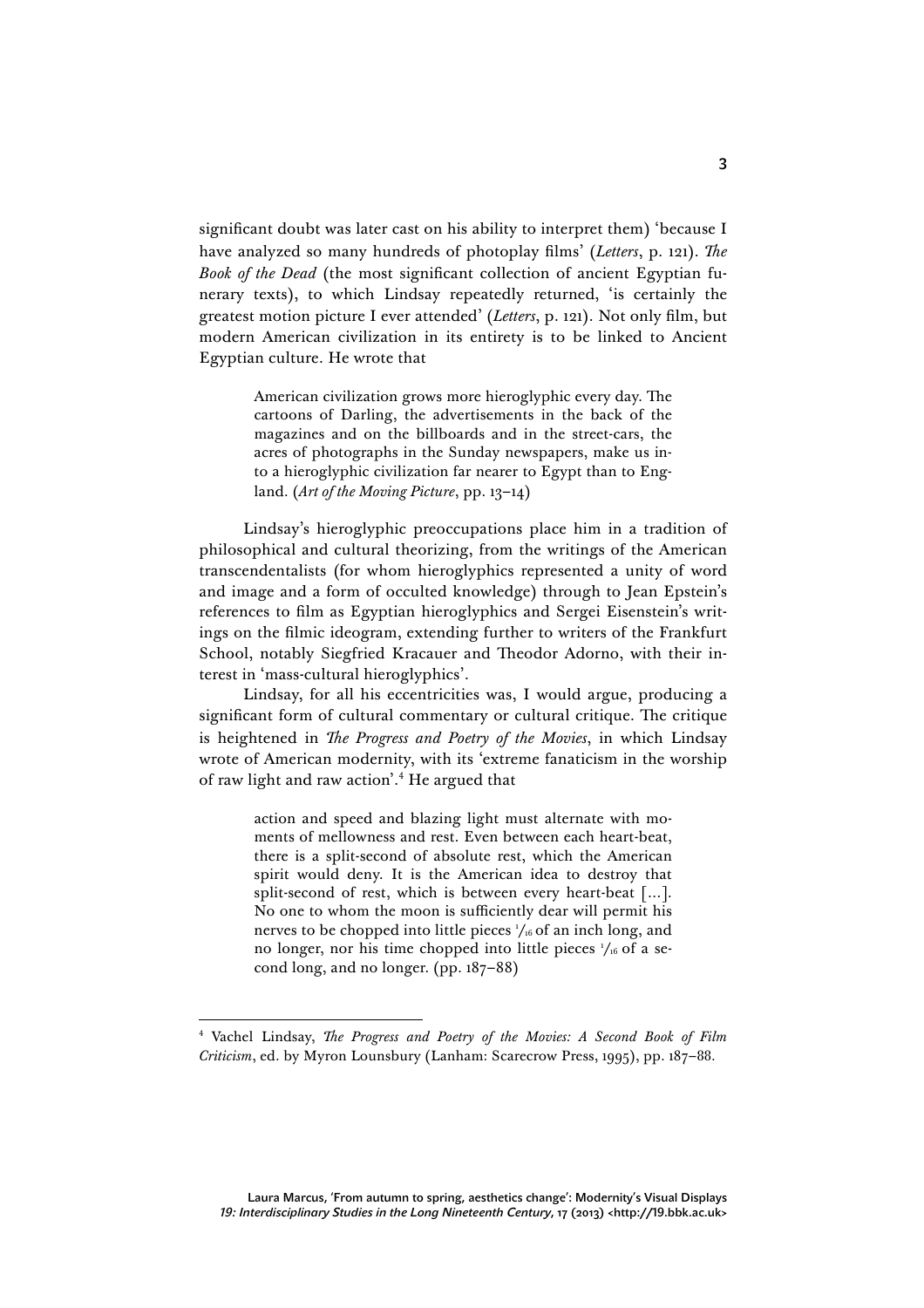This image was taken up later in Lindsay's manuscript in a brief discussion of Chaplin's artistry, located in his films' 'intimate passages, some of them not longer than the split second between every heart-beat, but long enough to give the touch of eternity in time, the hint of moonlight interrupting broad sunlight' (*Progress and Poetry*, p. 271). The heartbeat was a way of giving human measure to mechanized modern time, including the factory-time of a society dominated by Taylorist and Fordist models of 'scientific management', with its automatization of the human body and its energies, and to cinematic time (projection at  $1/16$  of a second). For Lindsay, film was both continuous with the world of 'action and speed and blazing light' and resistant to it, in its imagined creation of 'rests' or intervals, whose identity overlapped with that of the passages through which 'beauty' could be 'glimpsed.'

His account finds an echo in the writings on photography of Walter Benjamin and Roland Barthes, in which the medium's 'aura' was perceived to diminish as the duration of exposure time decreased and photography became increasingly instantaneous. There are also connections to the late twentieth-century writings of Paul Virilio, in which the contrast between modernity and postmodernity is often predicated on the idea that the greater the speed of the image, the more absolute the loss of a contextualized time, and in which we find a nostalgia for a slower speed of projection/representation. The destruction of human consciousness, Virilio suggests, comes with the closure of the interval, temporal and spatial, between the representation and what it records.<sup>5</sup>

The claims for film 'beauty' in Lindsay's writings, as in Hugo Münsterberg's, were to some extent linked to the granting of a high-art status to film. Nonetheless, it would seem that for Lindsay, in particular, 'beauty' was also credited with the 'social task' of giving human measure to modern time, and of penetrating the seductive surfaces of modernity. In *The Progress and Poetry of the Movies*, the 'glimpse' (p. 317) (of beauty) was contrasted, though the distinction was not absolute, with the 'magical glitter' that created a continuum between the film, the plate glass windows of commodity culture, and the glass architecture of the modern city:

> Now this impression of looking into a crystal, which gives a magical glitter to everything within it, is the impression a true movie should convey […]. The first story of the principal streets is becoming all glass. It is not the glass itself that is

<sup>5</sup> Paul Virilio, *The Aesthetics of Disappearance*, trans. by Philip Beitchman (New York: Semiotext(e), 1991), p. 104.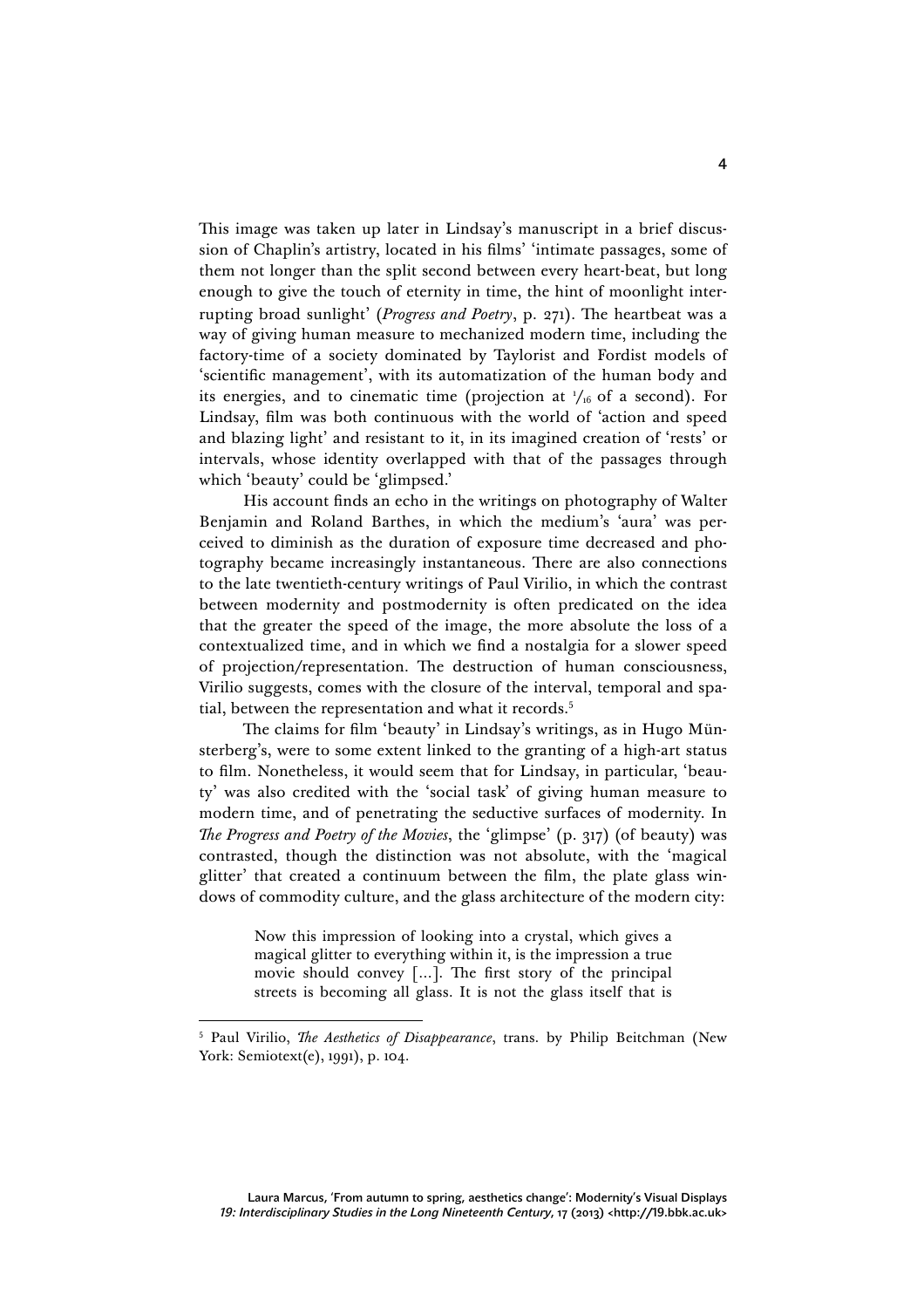desirable in the eyes of the American. It is the film of light upon the surface of the glass which has become his luxury [...]. We have come to a time when we are slaves indeed to this glamor. There is many a gigantic shop which owes its influence to the elimination of all but the transfiguring glassy surface between the customer and the goods displayed. […]. This madness of the crystalline is getting to be more and more a habit of the American eye. (p. 326)

While 'the glimpse' and 'glitter' are both forms of 'beauty', the former was not held to be collusive with a commodified modern time and modern vision. In this sense the 'glimpse of beauty' in the film could be said to anticipate some of the perceived functions of a montage aesthetic, which disrupts surfaces (through fragmentation, collision, or the creation of new conceptual relationships) and 'awakens' the spectator.6

For Hugo Münsterberg, as for so many writers on film in its first decades, cinema was 'a new art' and a 'new form still undeveloped and hardly understood'. <sup>7</sup> 'For the first time', Münsterberg writes,

> the psychologist can observe the starting of a new aesthetic development, a new form of true beauty in the turmoil of a technical age, created by its very nature and yet more than any other art destined to overcome outer nature by the free and joyful play of the mind. (p. 31)

Münsterberg published his account of the 'new art' of the film, *The Photoplay: A Psychological Study*, in 1916, the year of his death. It was written during the summer of 1915, when Münsterberg's personal and professional situation, as a patriotic German living in the US, was becoming increasingly untenable. Münsterberg was, he wrote, a very recent convert to the film  $-$  on going to the cinema for the first time in 1914,  $\dot{I}$  recognized at once that here marvellous possibilities were open, and I began to explore with eagerness the world which was new to me' (*Münsterberg on Film*, p. 172). While he represented his 'conversion' to the moving pictures as of recent date, the preoccupations he brought to his writings about film were not. He had left Germany for the US in 1892 when William James invited him to take charge of the psychological laboratory at Har-

<sup>6</sup> Elements here draw on work first published in my book *The Tenth Muse: Writing about Cinema in the Modernist Period* (Oxford: Oxford University Press, 2008).

<sup>7</sup> *Hugo Münsterberg on Film*, ed. by Allan Langdale (London: Routledge, 2002), p. 160.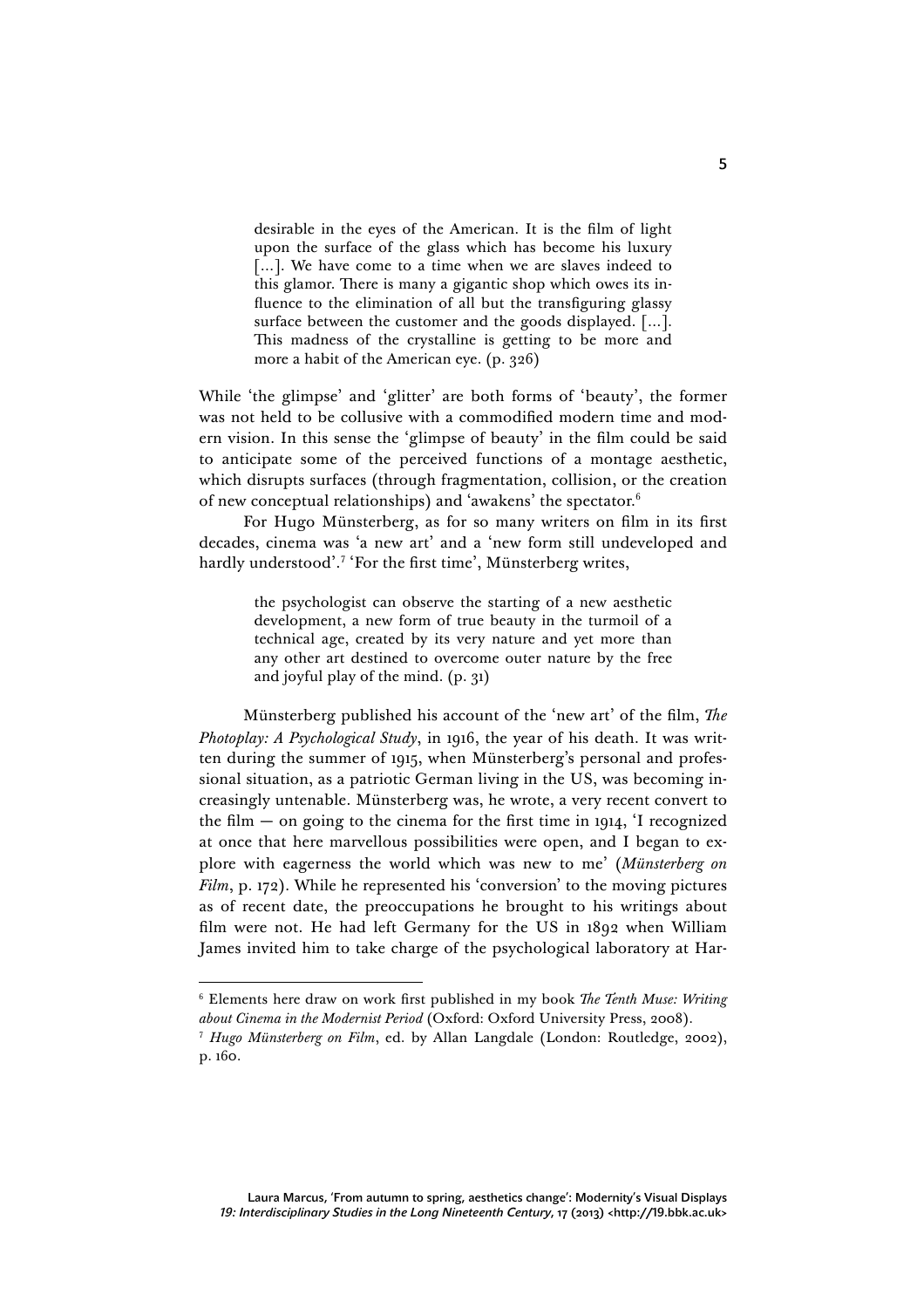vard (where his students included the young Gertrude Stein) and was centrally concerned with the psychology of vision and perception, though his extensive publications also included work on aesthetics, American culture, the 'applied psychology' of law, advertising, industry, and 'scientific management'. *The Photoplay* drew on a number of his long-standing interests: optical technologies and the physiology and psychology of perception; the philosophy of attention; the relationship between 'inner' and 'outer' realities; a neo-Kantian 'aesthetic of isolation', and an affirmation of eternal and absolute values in art.

His study of film is divided into two major parts — 'The Psychology of the Photoplay' and 'The Aesthetics of the Photoplay' — which follow on from introductory chapters on its outer and inner development. In the Psychology section of the study, Münsterberg devoted separate chapters to 'Depth and Movement', 'Attention', 'Memory and Imagination', and 'Emotions': the categories closely following the chapter titles of William James's *Principles of Psychology*. In *The Photoplay*, Münsterberg's interests lay in 'the mental processes which this specific form of artistic endeavour produces in us', and he was particularly concerned with the ways in which we invest the film with a depth and movement which it does not itself possess: 'we create the depth and the continuity through our mental mechanism' (*Münsterberg on Film*, p. 78). In Münsterberg's argument, we give more than we receive, and film spectatorship entails an encounter between an abundance of inner processes and 'the world of impressions'.

I want now to focus for a moment on the concept of 'attention', defined by Münsterberg as an internal function which is the most central of all the internal functions that create the meaning of the world around us. The world of impressions is a 'chaos' given order and meaning by our acts of attention, 'voluntary' and 'involuntary'. A fundamental tenet of *The Photoplay* is that the close-up defines the art of the film  $-$  it is the point at which film leaves all stagecraft behind. For Münsterberg, it can be identified with the mental act of attention — the close-up is indeed the 'projection' or 'objectivation' of 'the mental act of attention': 'Whenever our attention becomes focused on a special feature, the surrounding adjusts itself, eliminates everything in which we are not interested and by the closeup heightens the vividness of that on which our mind is concentrated' (*Münsterberg on Film*, pp. 87–88).

The issue of the film close-up is overdetermined in Münsterberg's study, as it is in the writings of the film theorist and film-maker Jean Epstein, whose writings on cinema in the 1920s and 1930s established many of the central terms for film aesthetics. The close-up is firmly connected,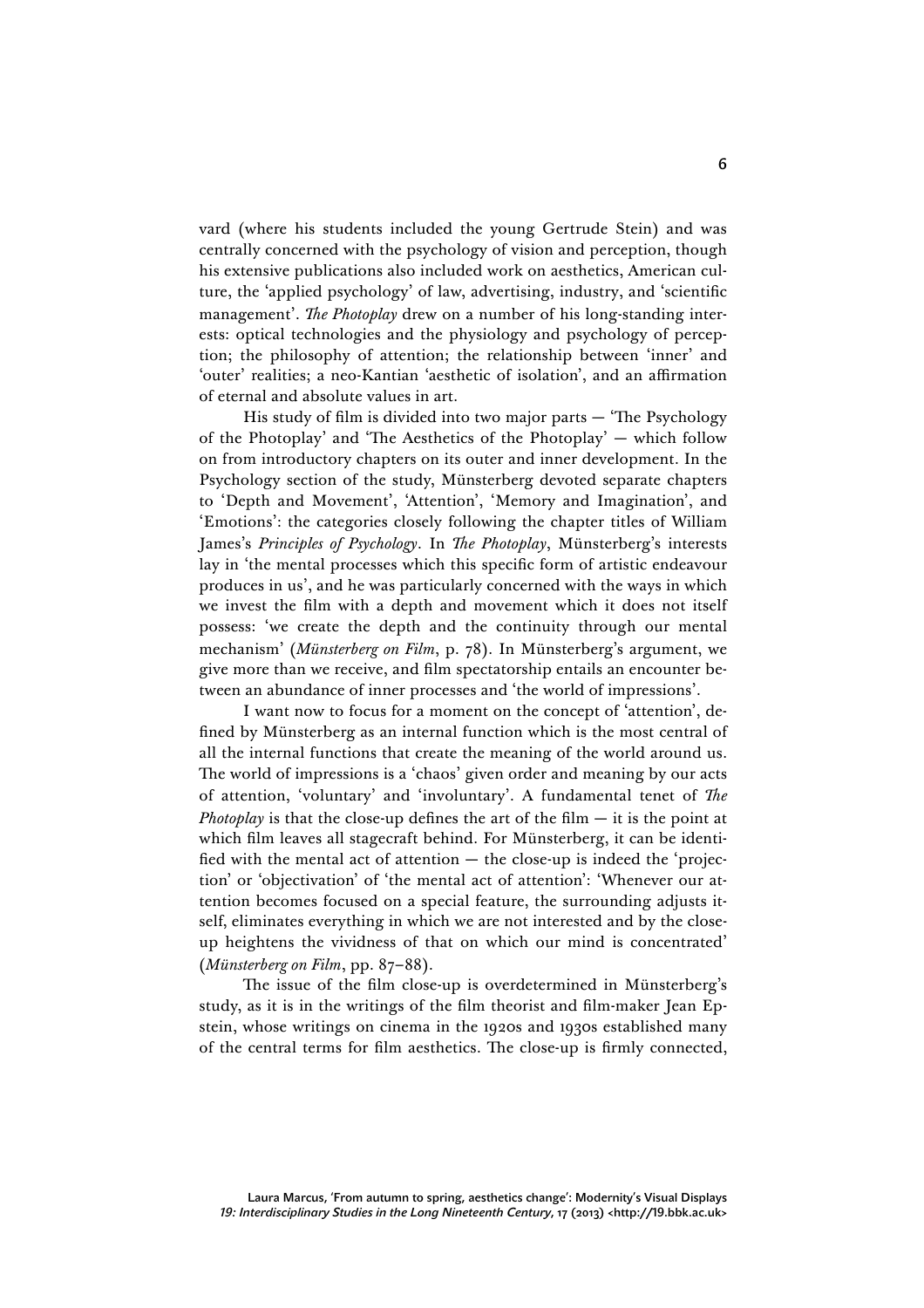for Münsterberg, with the philosophy and psychology of attention of the late nineteenth and early twentieth centuries, including the work of Théodule Ribot. Ribot's *Psychology of Attention* (translated into English in 1890), defines 'attention' (in its two forms — spontaneous and voluntary) as 'an exceptional, abnormal state, which cannot last a long time, for the reason that it is in contradiction to the basic condition of psychic life; namely, change'. <sup>8</sup> Attention is, Ribot argues, a form of inhibition. Jonathan Crary has suggested, in *Suspensions of Perception*, that 'attention becomes a fundamentally new object within the modernization of subjectivity', <sup>9</sup> and that the problem of *attention* becomes a fundamental issue in the late nineteenth century, directly related

> to the emergence of a social, urban, psychic and industrial field increasingly saturated with sensory input [and one in which the constituent elements of perceptual experience would be identified as 'mobility, novelty and distraction' (p. 30)]. Inattention […] began to be treated as a danger and a serious problem […]. It is possible to see one crucial aspect of modernity as an ongoing crisis of attentiveness. (pp. 13–14)

The work of the psychologists of attention, including Ribot, was drawn on extensively by the psychologists of advertising in the early twentieth century: the American William Dill Scott is the central figure here. Scott, writing in his 1908 study, *The Psychology of Advertising*, wrote that

> one aim of every advertisement is to attract attention. Therefore the entire problem of attention is one of importance to the advertiser, and an understanding of it is necessary for its wisest application as well as for a correct understanding of advertising.10

The experiments Scott describes include tests on the relative efficacy of repetition and novelty, and the ways in which attention is attracted by features including the size of the advertisement and the size and font of its lettering.

<sup>8</sup> Théodule Ribot, *The Psychology of Attention* (Chicago: Open Court, 1890), p. 8.

<sup>9</sup> Jonathan Crary, *Suspensions of Perception: Attention, Spectacle and Modern Culture* (Cambridge, MA: MIT Press, 1999), p. 17.

<sup>10</sup> William Dill Scott, *The Psychology of Advertising* (London: Pitman, 1913), p. 260.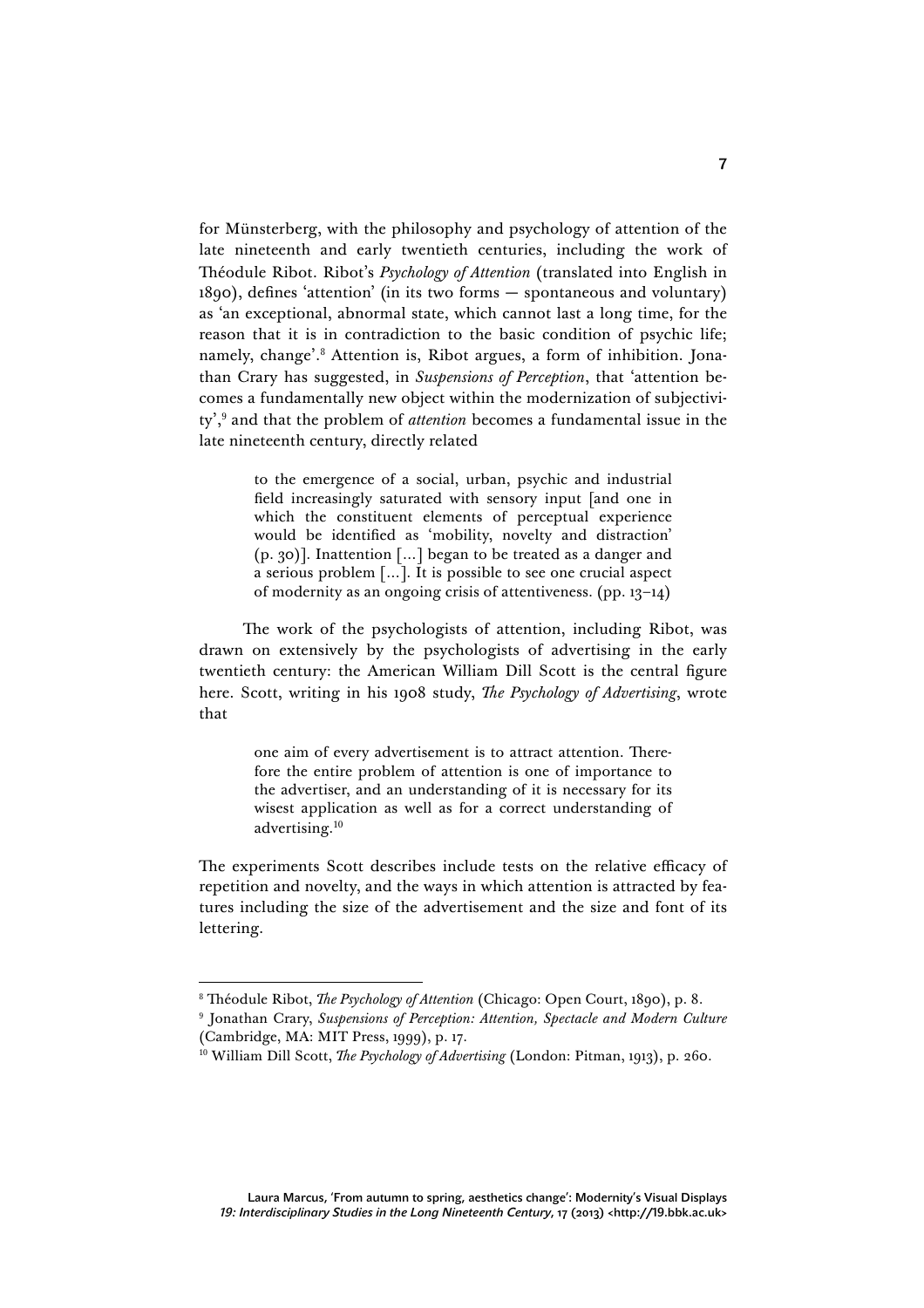'Attention' also becomes a key term, if a somewhat conceptually reduced one, in an early work on cinema advertising, Ernest Dench's 1916 handbook for 'the modern business man', *Advertising by Motion Pictures*. 'It will probably seem rather strange to you', Dench writes in his introduction, 'that an invention like the cinematograph, which has achieved widespread fame as a form of entertainment, can perform the functions of advertising, but it is nonetheless a fact.' <sup>11</sup> His discussions of the most efficacious forms of film advertising bear in interesting ways on perceptions of cinema more broadly at this time, as in the argument that 'when adopting motion-picture advertising, everything has to be visualized by means of animated photographs, so, therefore, the appeal is presented through the eye. As for the printed word, this takes a back seat' (p. 11). This insistence on the essentially visual and pictorial qualities of cinema is at one with Lindsay's arguments, while Dench also makes very direct allusion to the significance of silent film as a 'universal language' in the contexts of the low levels of verbal literacy among working people and of the immigrant culture of the early twentieth century in the US:

> If you overload your films with titles, you will befog a good number of foreigners who have not been long enough in our country to master the English language, so that their probable patronage is lost just because the international language of the film has been abused. (pp. 12–13)

Used strategically, however, the cinema provides the most effective context for the advertiser, because it has an audience

> already waiting to be tackled. Their attention is literally glued to the screen. No matter what species of film you adopt to get over your arguments, then the spectators will give it the selfsame attention. They can not do otherwise, since only one thing appears on the screen at the same time, and the hall is too dark for them to do anything else. (pp. 86–87)

Münsterberg, whose book on film appeared in the same year as Dench's handbook, used advertising and the lure of the shop window as direct analogies to the close-up in the cinema, showing how 'attraction' could shape 'attention':

<sup>11</sup> Ernest Dench, *Advertising by Motion Pictures* (Cincinnati: Standard, 1916), p. 8.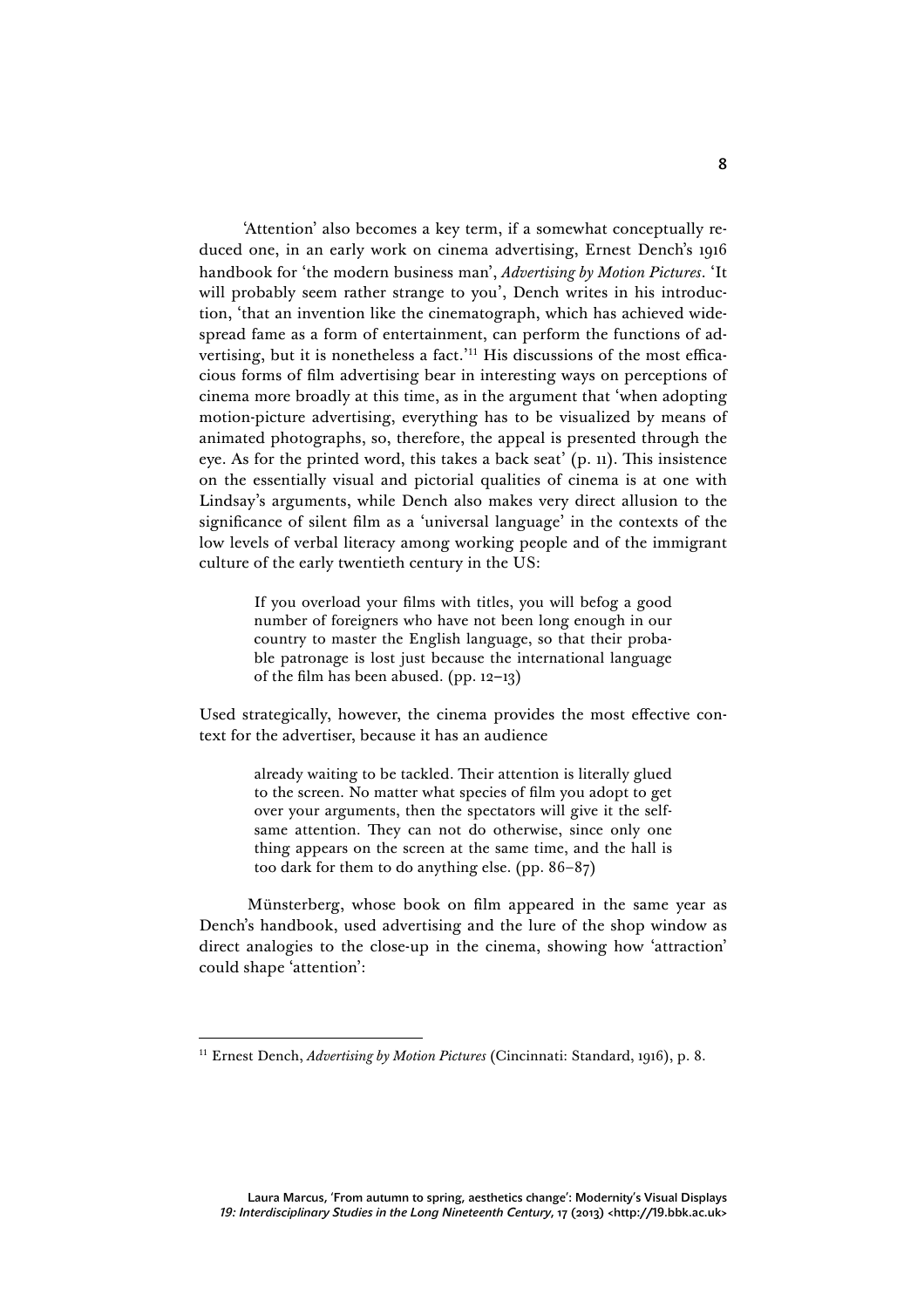As we are passing along the street we see something in the shop window and as soon as it stirs up our interest, our body adjusts itself, we stop, we fixate it, we get more of the detail in it, the lines become sharper, and while it impresses us more vividly than before, the street around us has lost its vividness and clearness. (*Münsterberg on Film*, p. 86)

He had focused on the psychology of advertising in his earlier texts, including *Psychology and Industrial Efficiency* (1913) and on the ways in which advertising succeeds, or fails, by its appeals to memory and attention. This study brought together film and the urban scene in the laboratory experiments described, designed to reduce the number of accidents on the electric railway by testing the motormen's responsive speeds and the quality of their attention to 'the quickly changing panorama of the streets'. <sup>12</sup> Underlying his analysis of film was undoubtedly an interest in the ways in which film motion and cinematic spectatorship might aid the eye of the viewer in the organization  $-$  spatial and perceptual  $-$  of 'the chaos of experience', 'training' the eye and the mind to deal with the rapid, visually orientated tasks demanded by modern industry and commerce and essential for the successful management of modern life, with its unprecedented motion and speed. Yet a neo-Kantian 'aesthetic of isolation' continued to lie at the heart of Münsterberg's theories of  $art - in$  which he sought to include film. It is possible that Münsterberg perceived film as the means by which the tensions between his psychophysical preoccupations — central to his engagement with the new forms of mental and physical life demanded by modern industrial society  $-$  and his idealist aesthetics could finally be resolved. Film was indeed to be a 'new form of true beauty in the turmoil of a modern age'.

It was not a role he had been prepared to grant to the realm of advertising, and despite the connections Münsterberg draws between the advertisement (or the shop window) and the film, he was adamant that an advertisement should not aim for beauty:

> It is surely a mistake to believe that pure beauty best fulfils the function of the advertisement […]. The very meaning of beauty lies in its self-completeness. The beautiful picture rests in itself and does not point beyond itself. […] If the [advertising] display is to serve economic interests, every line and every curve, every form and every color, must be subordinated to

<sup>12</sup> Hugo Münsterberg, *Psychology and Industrial Efficiency* (London: Constable, 1913), p. 66.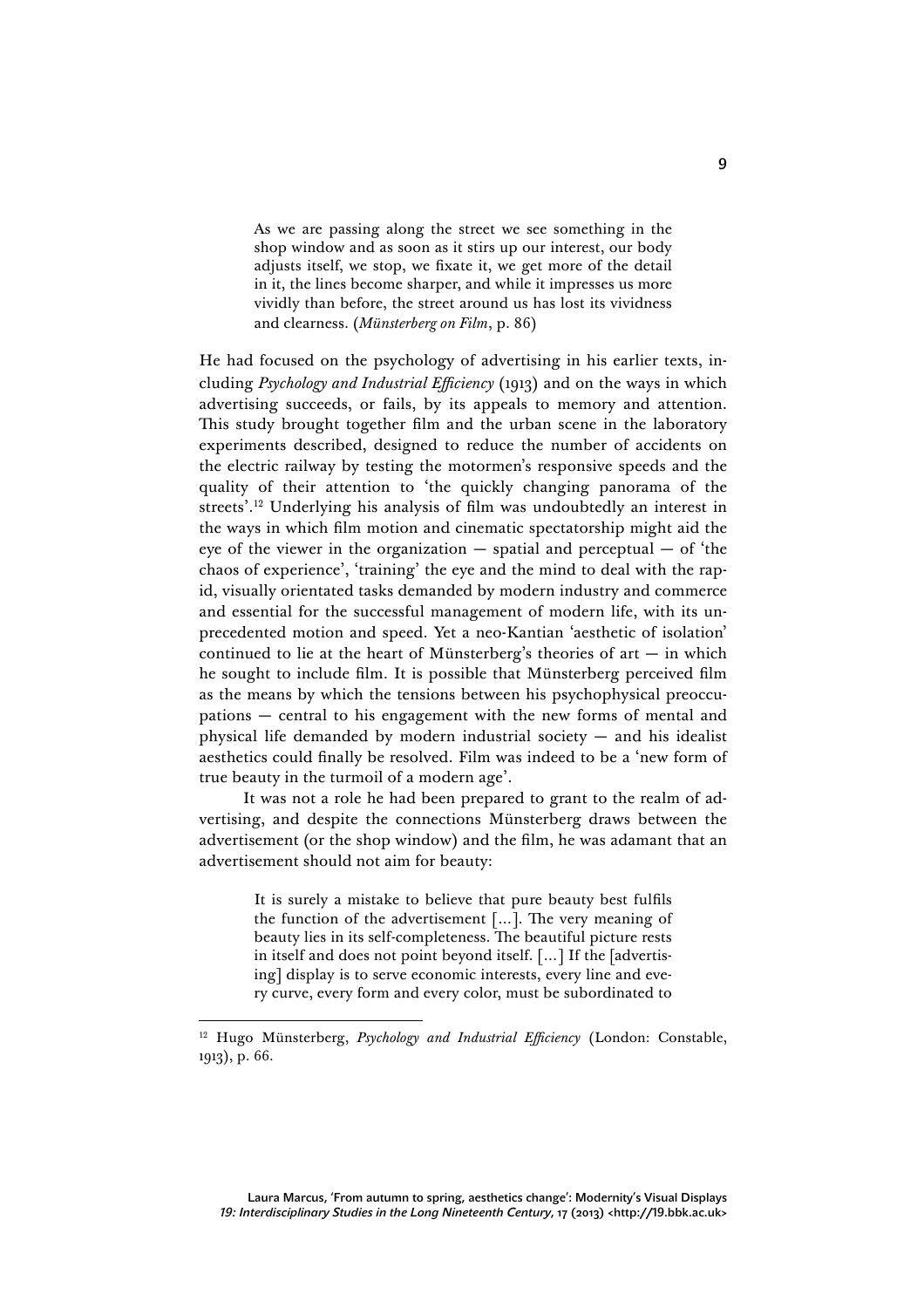the task of leading to a practical resolution, and to an action, and yet this is exactly the opposite of the meaning of art […]. The aesthetic forms are adjusted to the main aesthetic aim, the inhibition of practical desires. The display must be pleasant, tasteful, harmonious, and suggestive, but should not be beautiful, if it is to fulfil its purpose in the fullest sense […]. This of course stands in no contradiction to the requirement that the advertised article should be made to appear as beautiful as possible. (*Psychology and Industrial Efficiency*, pp. 272– 73)

There are clear tensions here, which indicate something of the ways in which the entry of advertising and cinema into the literary and visual spheres was disrupting traditional aesthetic categories. In *The Photoplay*, we see Münsterberg attempting to 'frame' this new art in traditional aesthetic contexts, which it continually seems to elude or disrupt.

'To picture emotions must be the central aim of the photoplay', Münsterberg wrote, and he represented this picturing through the power of the close-up to enlarge the 'emotional action of the face to sharpest relief', or 'a play of the hands in which anger and rage or tender love or jealousy speak in unmistakeable language' (*Münsterberg on Film*, p. 99). This is the language of 'gestures, actions, and facial play', and Münsterberg provides an account of an essential physiognomic basis for filmic expression, which would be powerfully developed in the writings of, among others, Jean Epstein and Béla Balázs. I have noted some of the striking connections between Münsterberg's and Epstein's film theories, including their essentially physiognomic account of film representation, their concepts of film as the drama of physiology and motion and their intense focus on the filmic close-up.

Yet Epstein, unlike Münsterberg, had little commitment, in his early writings at least, to the eternal values of art. The film, 'like contemporary literature, […] hastens unstable metamorphoses', Epstein wrote: 'From autumn to spring, aesthetics change.' <sup>13</sup> These words come from his 1921 book, *La poésie d'aujourd'hui: un nouvel état d'intelligence*, a text which T. S. Eliot read and admired, and on which he commented in his 1921 essay 'The Metaphysical Poets'. Epstein's argument, in this essay or letter (the book was written for his friend Blaise Cendrars), on 'Le cinema et les

<sup>&</sup>lt;sup>13</sup> Jean Epstein, 'Cinema and Modern Literature', trans. by Audrey Brunetaux and Sarah Keller, in *Jean Epstein: Critical Essays and New Translations*, ed. by Sarah Keller and Jason N. Paul (Amsterdam: Amsterdam University Press), pp. 271–76 (p. 276).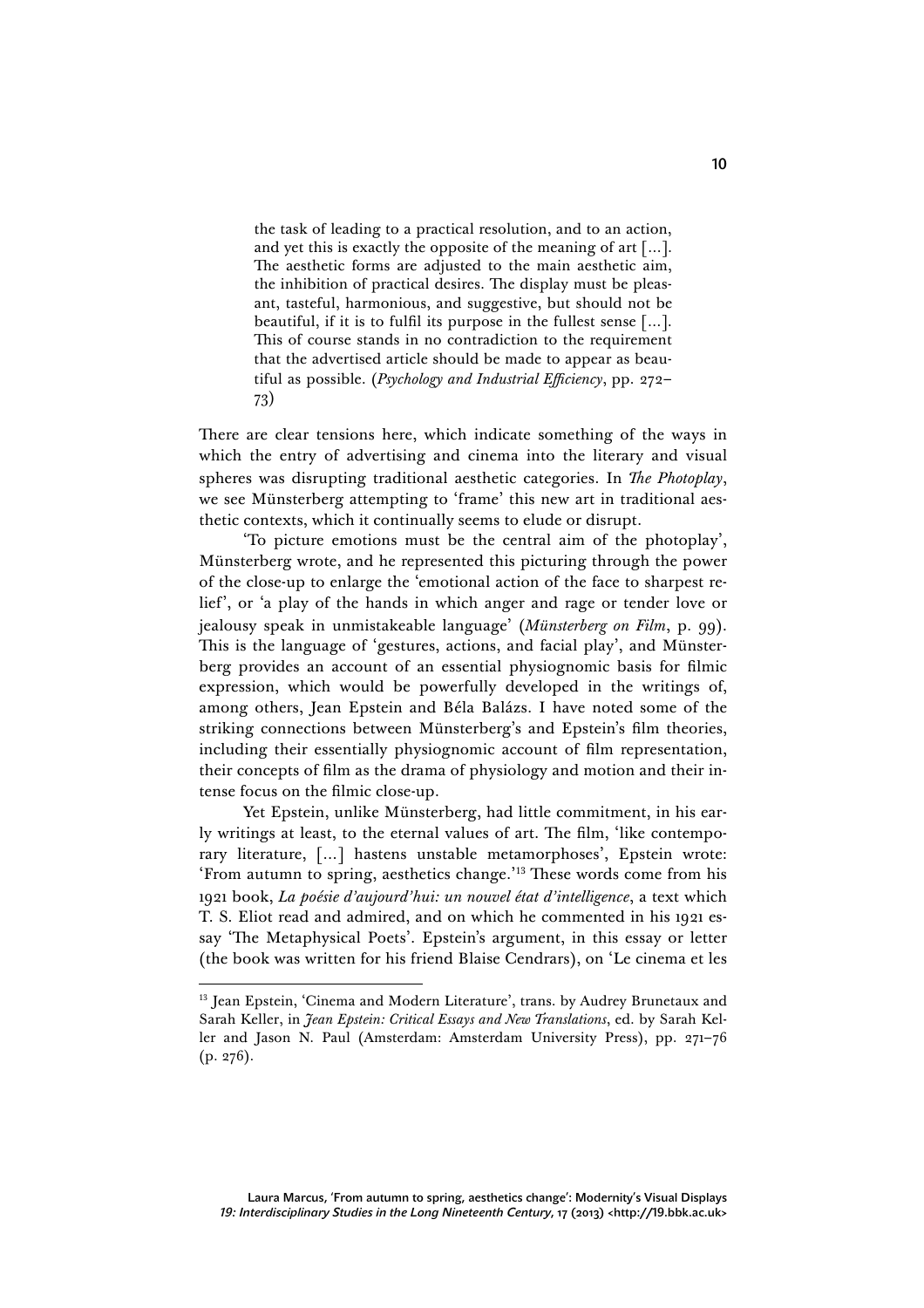lettres modernes', was that both modern literature and cinema were linked by their opposition to theatre (by which Epstein meant classical French theatre). In the theatre, he argued, the actor is drowned under verbiage, whereas on the cinema screen we are given the extraordinary drama of human movement and the human face.

'Cinema and the new approach to literature', Epstein declared, 'need to support each other by superimposing their aesthetics' (p. 272). These aesthetics, as he enumerated them, included 'the aesthetic of proximity', instanced in 'the succession of details with which modern authors have replaced narrative development and the first close-ups generally attributed to [D. W.] Griffith', and which create a 'theater of flesh' (p. 272).

Epstein also defined 'an aesthetic of suggestion'  $-$  'one no longer tells; one shows' — and 'an aesthetic of succession'. In cinema and literature, 'everything moves': 'A rush of details constitutes a poem; and the editing of a film gradually intertwines and combines shots […]. The physiological utopia of seeing things "together" is replaced by an approximation: seeing them quickly' (p. 273). Related to this is what he terms an aesthetic of 'mental quickness' (p. 273). It is possible, Epstein suggested, that in the course of a life, and in successive generations, a human being could develop speed of thought. Not all human beings, he asserted, think at the same speed. The slowness of Italian films, he argued (in a reference, perhaps, to the 'Italian Diva' films which flourished between 1910 and 1920, in which the movement of the film was the drawn-out enactment of the diva's postures, poses, and attitudes), was a result of the slowness of thought of the Italian brain: 'That which mysteriously interests and deceives the Italian spectator, we, the French, catch onto in a matter of seconds. For this and many other reasons, there will never be an international cinema for the elite' (pp. 273–74). Films shown quickly, Epstein argued, lead us to think quickly; perhaps a form of education: 'This speed of thought, which the cinema records and measures, and which in part explains the aesthetic of suggestion and succession, can also be found in literature' (p. 274).

Epstein further delineated 'an aesthetic of sensuality' (not sentimentality) and 'an aesthetic of metaphors' (p. 274). Here he drew a connection between screen images and poetic metaphor. 'Within five years', he wrote, 'we will write cinematographic poems: 150 meters of film with a string of 100 images that minds will follow' (p. 275). Finally, he outlined 'a momentary aesthetic' (p. 275). Forget Racine, Epstein argues, for three hundred years, after which 'a new audience will rediscover him':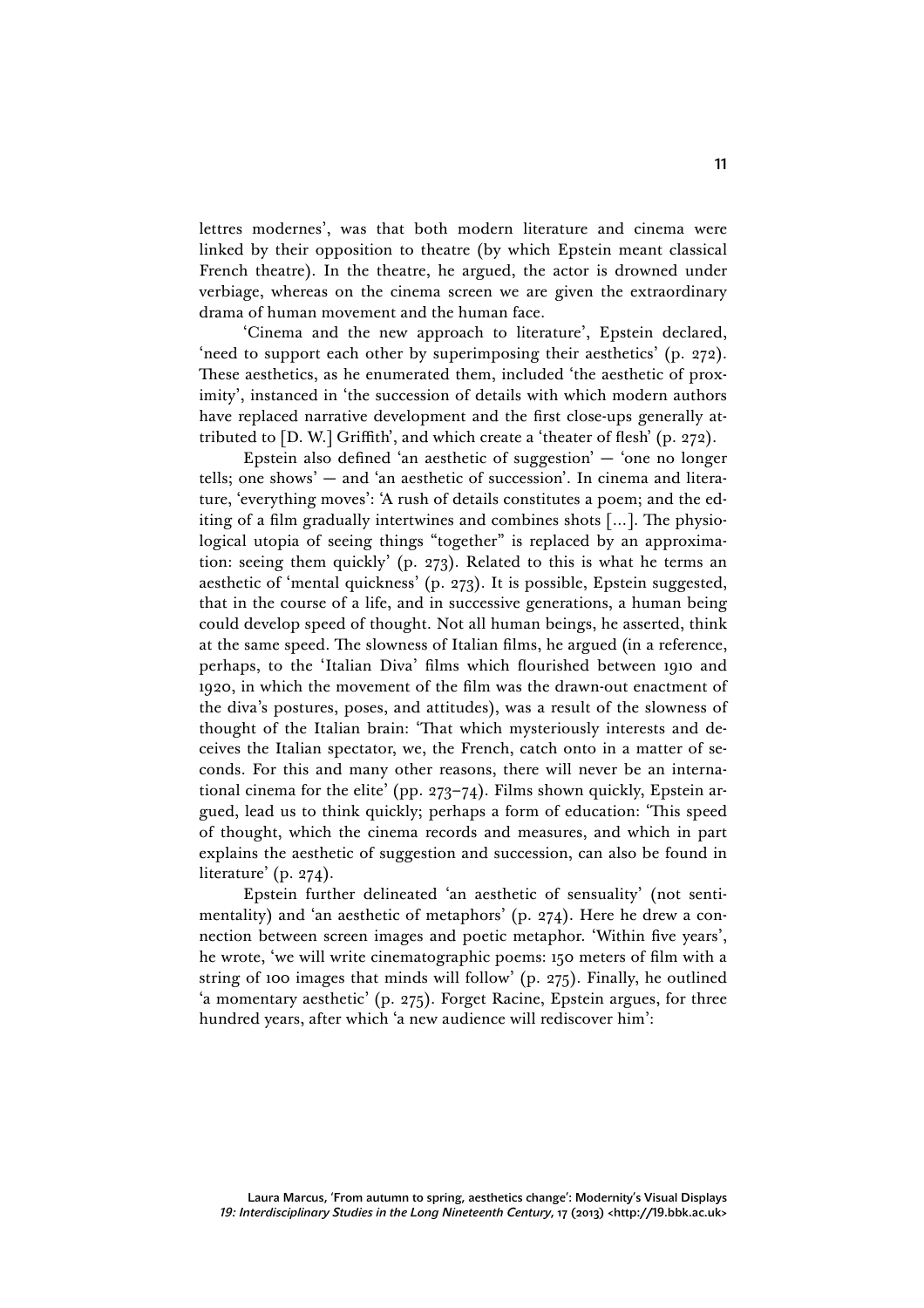The written word always ages, but more or less rapidly […]. This is not intended as a criticism. […] One style doesn't suffice for a whole generation. In the last twenty years the path of beauty has reached a new turning point. […] Like contemporary literature, film hastens volatile metamorphoses. From autumn to spring, aesthetics change. One speaks of eternal canons of beauty whereas any two successive catalogues from Bon Marché give the lie to such nonsense. Nothing appeals to our sensuality with as keen a sense of the times and as fine an ability to adapt as fashion. From here, film adopts some of the same magnetic charms, and it is such a faithful image of our childlike infatuations that five years later, it is only suitable for the fairground lantern. (pp. 275–76)

Epstein's image of film's transience was also articulated, in 1924, in rather more melancholy terms by the film director René Clair, who wrote that

> cinema lives under the sign of relativity. Its makers, its actors, the films themselves and the ideas that inspired them, pass quickly. It looks almost as though the cinematograph, that apparatus designed to capture the transient moments of life, has thrown out a challenge to time, and that time is taking a terrible revenge by speeding up its effects on everything pertaining to the cinema.<sup>14</sup>

For Siegfried Kracauer and Walter Benjamin, photography and film were also bound to time and to the transience of fashion:

> The photograph becomes a ghost because the costumed mannequin was once alive […]. This terrible association which persists in the photograph evokes a shudder [also] evoked in drastic fashion by the pre-World War I films screened in the avant-garde 'Studio des Ursulines' in Paris film images that show how the features stored in the memory image are embedded in a reality which has long since disappeared.<sup>15</sup>

<sup>&</sup>lt;sup>14</sup> René Clair, *Reflections on the Cinema*, trans. by Vera Traill (London: Kimber, 1953), p. 59.

<sup>15</sup> Siegfried Kracauer, 'Photography', in *The Mass Ornament: Weimar Essays*, ed by Thomas Y. Levin (Cambridge, MA: Harvard University Press, 1995), pp. 47–64 (p. 56).